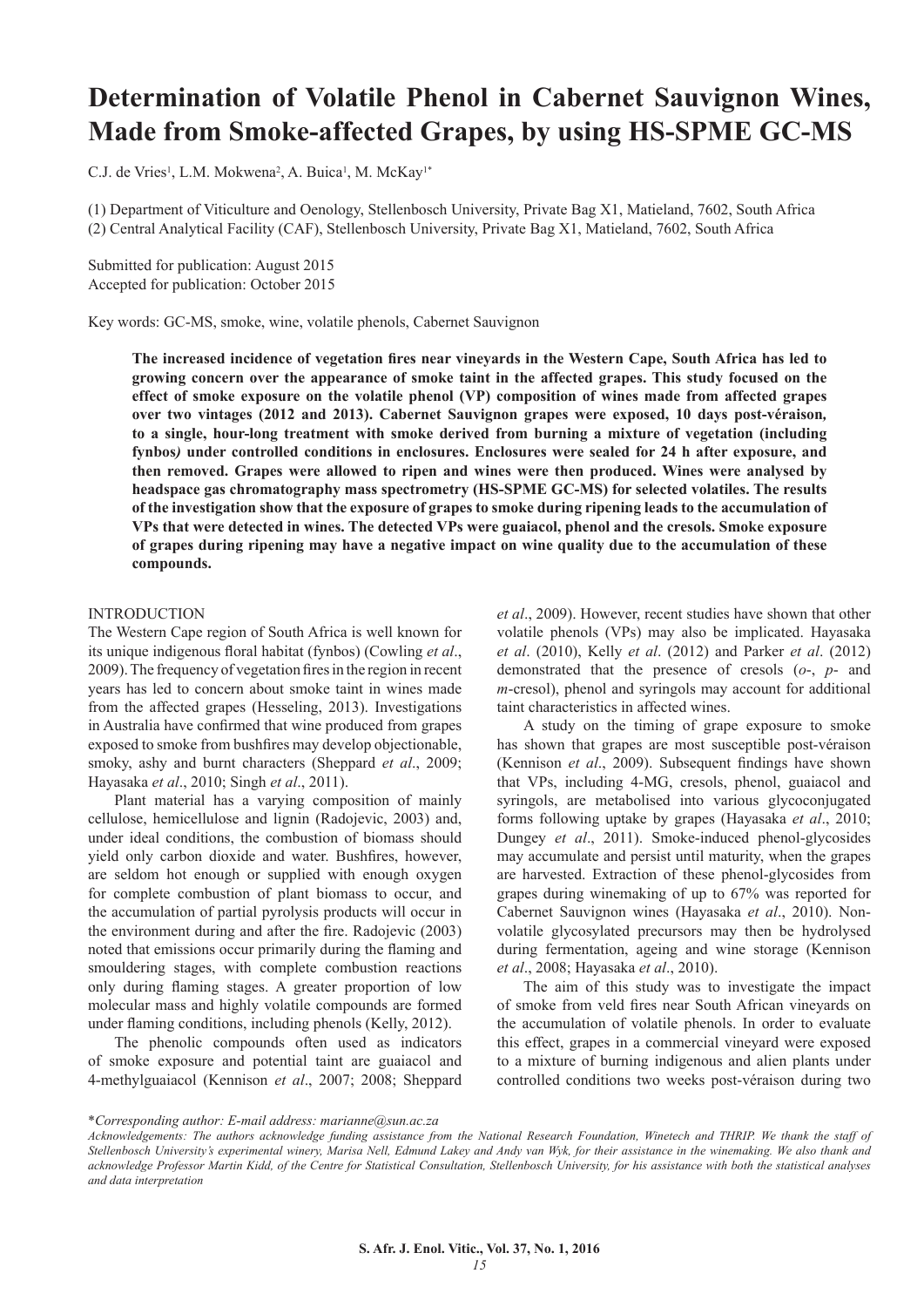consecutive vintages (2012 and 2013). The smoke was produced by burning fynbos mixed with other vegetation in order to simulate smoke that might be generated by veld fires. Wines made from the smoke-affected grapes were then subjected to VP analysis by HS-SPME GC-MS, using a method adapted from Wilkinson *et al*. (2011) and Singh *et al*. (2012).

# MATERIALS AND METHODS **Layout of vineyards**

The experiment was carried out in the 2012 and 2013 growing seasons. The study was conducted on a *Vitis vinifera* L. cv. Cabernet Sauvignon clone CS 388C, grafted onto 101-14 Mgt (*Vitis riparia* x *Vitis rupestris*). The vineyard (1 ha) was located on the Welgevallen experimental farm at Stellenbosch (coordinates: 33°56'40.3"S and 18°51'41.4"E). The vines were trained on a six-wire vertical trellis and received drip irrigation at key phenological stages, *e.g.* fruit-set and véraison. The vine spacing was 2.5 x 1.4 m, with roughly a NW to SE row direction.

Thirteen plots were selected randomly, each containing three adjacent vines. Experimental vine plots were exposed to smoke in purpose-built greenhouse-type structures, as described by Kennison *et al*. (2008). There was one smoke treatment and two controls. In the *smoke treatments* (SM, five repeats), the plots were isolated by plastic structures and subjected to a single hour-long treatment with smoke, as implemented by Sheppard *et al*. (2009). Similarly, in the *isolated control* (IC, three repeats), the vine plots were isolated by greenhouse-type structures with no smoking. In the other type of control, plots were left completely open (*open control*, or OC, with five repeats). The use of an isolated-type control treatment offered a statistically sound alternative in the event that open-type controls became contaminated.

The structures were built from bamboo, lashed together with cable ties and covered with greenhouse-grade plastic (Fig. 1). Selected fynbos (*Leucadendron salignum*, *Leucadendron spissifolium*, *Protea repens)* and pine (*Pinus radiata*) material was used to be representative of the flora found in the Western Cape, South Africa (Van Wilgen *et al*., 2010). This material (25% w/v of each of the plant species) was burned in a drum equipped with a blower to transfer the smoke into the structures and maintain the fire (Fig. 1). Treatments were carried out as a once-off, hour-long event  $±$  10 days post-véraison. The structures were then sealed for 24 h post-treatment to simulate the lingering smoke and increased temperatures experienced during a natural fire event, after which the structures were removed and the grapes were allowed to ripen before being harvested for vinification.

# **Harvest and winemaking**

Grapes were picked and processed in the last week in March during the 2012 vintage and in the second week in April the following year. Véraison was roughly two weeks later in the 2013 season, and thus the time between treatment and harvest was similar. During the 2012 season there was a period of rainfall between treatment and harvest. This did not occur during the 2013 season.

Wines were made from each treatment replicate for both the 2012 and 2013 vintages from the same treatment plots, following standard winemaking methods. Grapes were crushed, de-stemmed and transferred into individual stainless steel fermenters. Sulphur dioxide  $(SO_2)$  was added to each stainless steel canister at 30 mg/L free  $SO_2$ . The grapes were left to macerate for two days at 4°C. The mash was punched down three times a day and protected from oxidation by carbon dioxide gas addition (Afrox, RSA). On the second day, the grape mash was placed in a 25°C



## FIGURE 1

One of the SM structures during smoking. Similar structures were used for the isolated control (IC) and smoke (SM) treatments.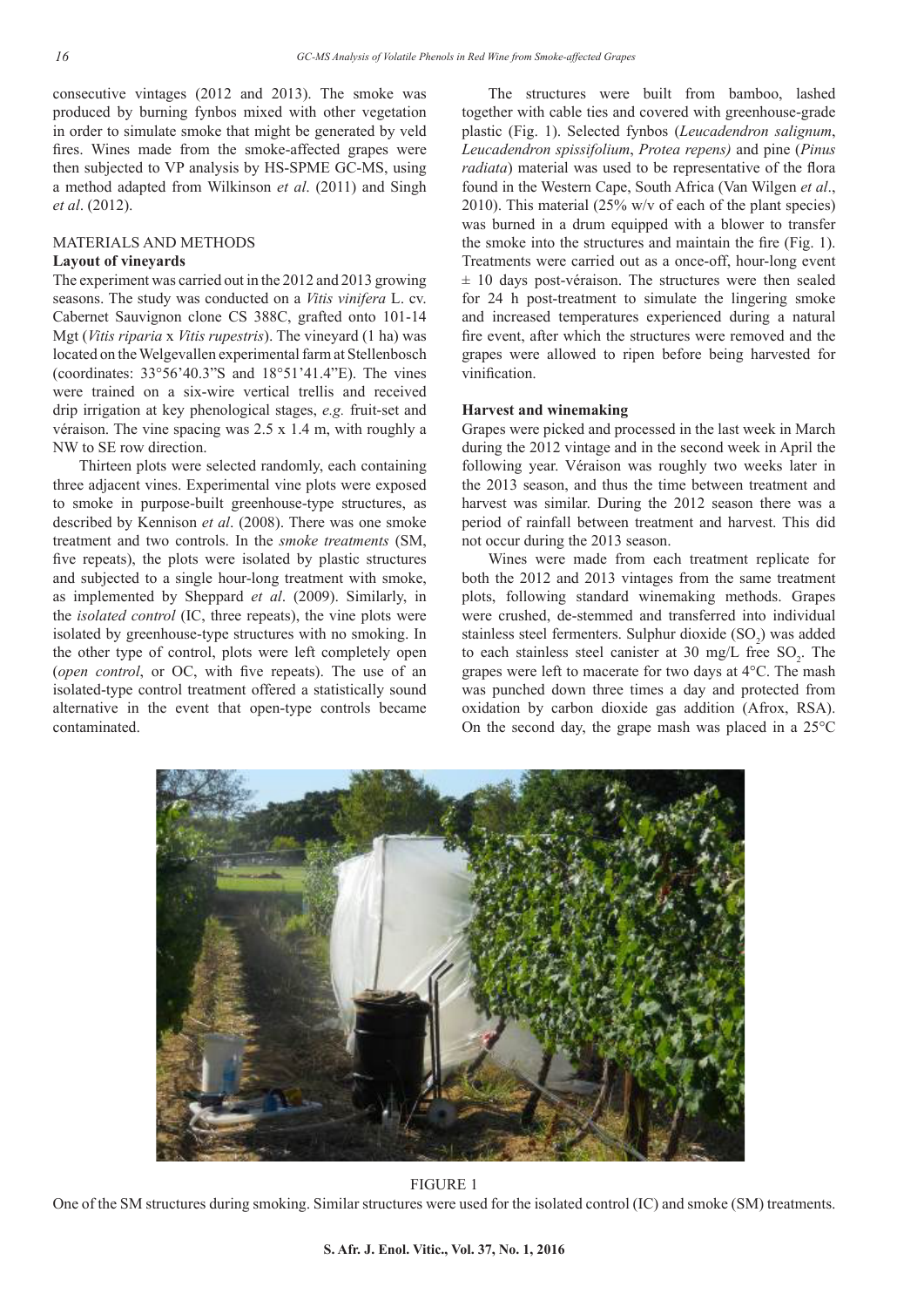fermentation room to warm up and thereafter was inoculated with 30 g/hL of Anchor NT116® yeast (Oenobrands®, Johannesburg, RSA). The fermenting must was punched down three times and fermentation was monitored once daily by measuring mass lost using an Adam® CBC-30 scale (Adam Equipment Co. Ltd., Milton Keynes, UK). Once mass loss approached nil, samples were taken to determine the residual sugar levels (WineScan FT 120 spectrometer) (data not shown). Fermentation rates between the three treatments (smoke treated, open and isolated controls) and over both vintages did not differ significantly. All wines fermented to residual sugar levels below 2 g/L, after which the pomaces were pressed individually and then transferred into 10 L stainless steel canisters. Wines were not subjected to barrel maturation, as the use of toasted oak wood chips or the ageing of wines in wooden barrels may contribute to the pool of free phenols (Carrillo & Tena, 2006). The wine was left to settle, after which it was racked off the lees into 20 L stainless steel canisters.  $SO_2$  was added at 50 mg/L total in addition to 200 mL/hL of lysozyme (Lallzyme® Lyso-easy, Lallemand Inc., Montreal, Canada). The wines were then placed in a -4°C room for two weeks for cold stabilisation, after which they were racked and stored at 15°C. The levels of free  $SO_2$  were adjusted to 40 mg/L, and the wine was filtered through a coarse mat filter with diatomaceous earth and bottled in 750 mL glass bottles (Consol glass, RSA), sealed with 'SAVin' (MCG Industries (Pty) Ltd., Paarden Eiland, RSA) aluminium screw caps. In both vintages, the experimental wines were stored at -4°C for two weeks and then stored for four months at 15°C before being bottled. The bottled wines were analysed in July 2013.

#### **Stock preparation for volatile phenol analysis**

A custom-made stock solution used for calibration containing the following: 4-ethylguaiacol (4-EG), 4-ethylphenol (4- EP), phenol, *o-*cresol, *p-*cresol, *m-*cresol, 2,3-xylenol (2,3- Xyl), 2,6-xylenol  $(2,6-Xyl)$  and 3,4-xylenol  $(3,4-Xyl)$ , at concentrations of 100 mg/L in methanol, which were purchased from Anatech Instruments (Pty) Ltd., Gauteng, RSA. Guaiacol, eugenol and 4-vinylphenol (4-VP) were purchased from Sigma-Aldrich (Sigma, St. Luis, MO, USA), and 4-methylguaiacol (4-MG) were purchased from Fluka (Buchs, Switzerland) and prepared in methanol at concentrations of 100 mg/L. The deuterated internal standard chosen was anisole-d8 (methoxybenzene-d8; Sigma, St. Luis, MO, USA). A 30% w/v NaCl (Merck, Germany) solution was made up in ultra-pure distilled water (Millipore, Bedford, MA, USA). Synthetic wine made for calibrations had the following composition:  $1\%$  v/v ethanol (96.4% v/v ethyl alcohol, Illovo Sugar Limited, RSA), 6 g/L tartaric acid (Sigma-Aldrich, St. Luis, MO, USA), at a pH of 3.5.

# **Calibration**

An eight-point calibration was done by spiking 10 mL aliquots of synthetic wine with the compounds of interest at their relevant concentrations from stock solutions. The range of calibration was from 0.05 to 25 µg/L, with two repeats for each level. The calibration curve was plotted by the ratio obtained by dividing the areas of the respective volatile with the area of the internal standard. The concentrations of the

VPs in the samples were read against the calibration curves.

The parameters of the calibration are shown in Table 1. The limit of detection (LOD) and limit of quantitation (LOQ) for the analytes were calculated using the instrumental signal-to-noise ratio of 3:1 for LOD and 10:1 for LOQ.

# **Sample preparation for volatile phenol analysis (HS-SPME GC-MS)**

A 10 mL aliquot of samples (standard or wine) was transferred into 20 mL amber SPME glass vials (Gerstel, Mülheim an der Ruhr, Germany). A total of 100 µL internal standard at a final concentration of 10  $\mu$ g/L (in acetonitrile) and 2 mL of 30% (w/v) NaCl solution were added to each vial and the vials were sealed with PTFE-lined magnetic crimp caps (Gerstel, Mülheim an der Ruhr, Germany). Sample vials were vortexed for 30 seconds (Vortex-Genie® 2; Scientific Industries Inc., NY, USA) before being placed on the autosampler (CTC Analytics PAL) for analysis. Samples were analysed in duplicate.

Vials were incubated in the autosampler at 50°C for five minutes, after which a 50/30 μm divinylbenzene/carboxen/ polydimethylsiloxane (DVB/CAR/PDMS) SPME fibre (Supelco, Bellafonte, PA, USA) was exposed to the headspace of the vial for 30 minutes at the same temperature. After equilibration, the fibre was then injected onto the injector at 250°C, and 10 minutes were allowed for desorption of the compounds.

## **Chromatographic conditions**

The analysis was performed using an Agilent GC, model 6890 N (Agilent, Palo Alto, CA, USA), coupled with an Agilent mass spectrometer detector (MS), model 5975B Inert XL EI/CI (Agilent, Palo Alto, CA, USA) equipped with a CTC Analytics PAL autosampler. The chromatographic separation of the volatile phenols was performed on a polar J&W DB-FFAP (60 m, 0.25 mm i.d., 0.5 µm film thickness) capillary column. The oven temperature program was as follows: 40°C held for 1 min, then ramped up to 150°C at 25°C/min and held for 3 min, and again ramped up to 200°C at 5°C/min and held for 5 min, and finally up to 250°C at 5°C/min and held there for 2 min. The total run time for the method was 30.54 min. Helium at a constant flow rate of 1.0 mL/min was used as a carrier gas. The injector operated in a splitless mode that was maintained at 250°C throughout the analysis. Both the purge flow and gas saver flow were activated at 50 mL/min for two and five minutes respectively. The MS-detector was operated in single ion monitoring (SIM) mode. The ion source and quadrupole temperatures were maintained at 230°C and 150°C, respectively, with the transfer line set at 250°C.

Compounds were identified using GC-MS retention times and cross-referencing their mass spectra with the NIST05 spectral library. Quantifier ions are shown in Table 2.

#### **Data analysis**

The data was analysed using Statistica 12 software. Twoway ANOVA was conducted to determine treatment effect, vintage effect and treatment/vintage interaction. Fisher's least significant difference (LSD) corrections were used for post hoc analyses. Significant differences were assessed on a 5% significance level  $(p < 0.05)$ .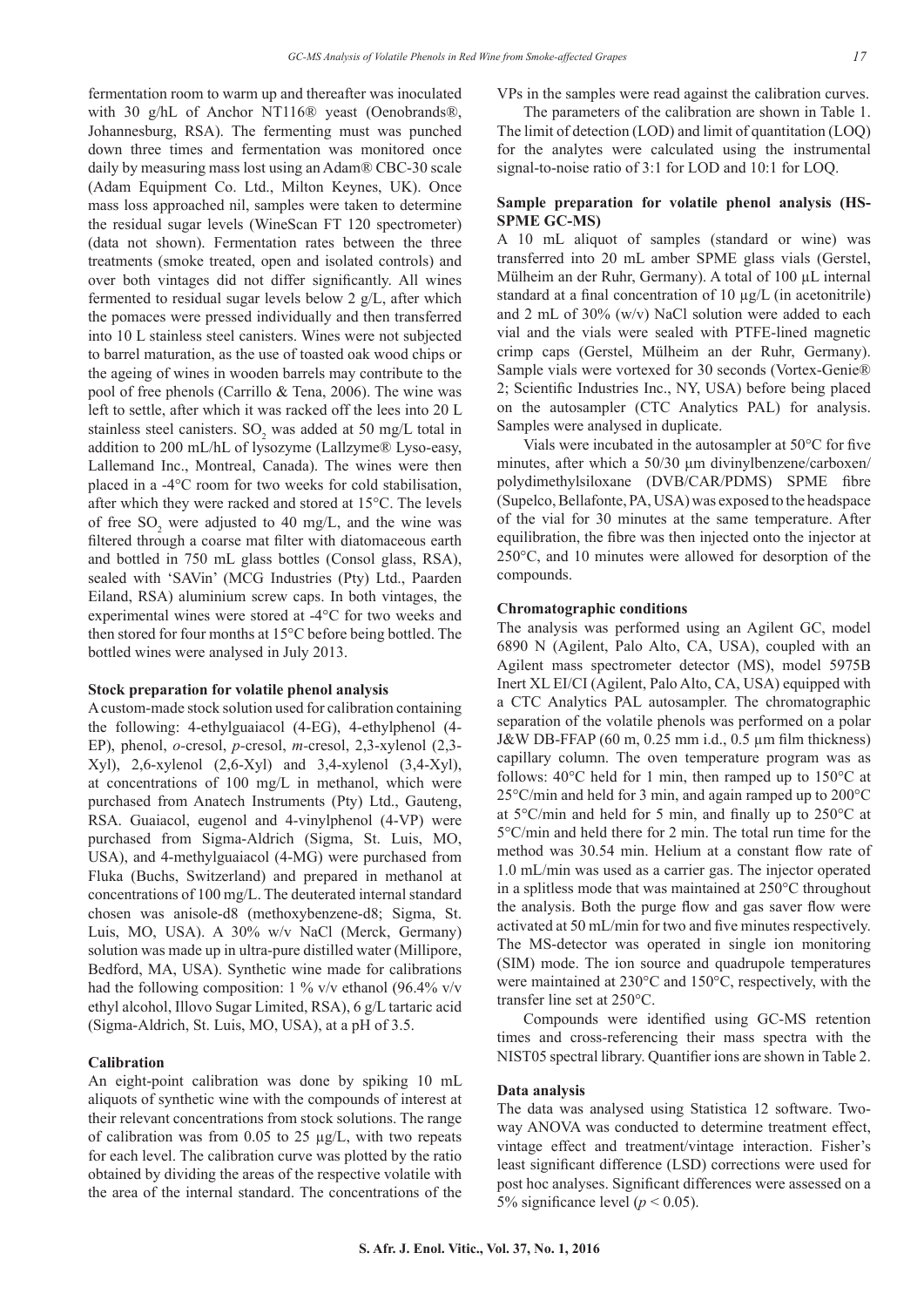# RESULTS AND DISCUSSION

All compounds, with the exception of 3,4-xylenol, were detected in the experimental wines. The results for the individual vintages are presented in Table 3. Concentrations of 4-methyl guaiacol (4-MG), 4-vinyl guaiacol (4-VG), 4-ethyl guaiacol (4-EG) and 4-ethyl phenol (4-EP) were detected below the LOQ levels of 2.72 µg/L, 3.67 µg/L, 2.31  $\mu$ g/L and 2.94  $\mu$ g/L, respectively. These compounds therefore were not analysed statistically or included in the table. 4-Methylguaiacol (4-MG) and eugenol were only detected in wines made during the 2012 vintage from smoketreated grapes. While 4-MG was found in only two wines, eugenol was found in all wines made from smoke-treated grapes for the 2012 vintage.

In 2012 there were statistically significant differences

between the smoke and control treatments for the levels of guaiacol, phenol,  $o$ -,  $p$ - and  $m$ -cresol ( $p = 0.002$  for guaiacol and  $p \le 0.001$  for phenol,  $o$ -,  $p$ - and  $m$ -cresol) (Table 3).

Fisher's LSD test confirmed that, for all compounds  $(p \ge 0.05)$ , the IC and OC (control) treatments were not significantly different from one another. In contrast, smokeaffected wines differed significantly from the open ( $p \le 0.001$ ; all compounds) and isolated control  $(p = 0.004$  for guaiacol and  $p \leq 0.001$  for phenol,  $o$ -,  $p$ - and *m*-cresol) samples in 2013. Vintage effect was not significant for guaiacol, phenol or the  $o$ -,  $p$ - and  $m$ -cresol compounds ( $p > 0.05$ ).

Most of the VPs were detected at concentrations below individual odour detection threshold levels (Table 4). Only guaiacol levels for the 2012 vintage achieved a concentration marginally higher than the 7.5 µg/L threshold reported for

TABLE 1

Retention times (RT), correlation coefficient  $(R^2)$ , limit of detection (LOD) and limit of quantitation (LOQ) for the GC-MS method.

| Compound         | <b>RT</b> | $\mathbb{R}^2$ | $LOD$ ( $\mu$ g/L)       | $LOQ$ ( $\mu$ g/L) |
|------------------|-----------|----------------|--------------------------|--------------------|
| IS (anisole-d8)  | 7.296     | ۰              | $\overline{\phantom{a}}$ | -                  |
| Guaiacol         | 14.375    |                | 0.410                    | 1.366              |
| 2,6-Xylenol      | 15.006    | 0.999          | 0.975                    | 3.250              |
| 4-Methylguaiacol | 15.841    | 0.999          | 0.816                    | 2.720              |
| $o$ -Cresol      | 16.382    |                | 0.512                    | 1.705              |
| <b>Phenol</b>    | 16.487    | 0.998          | 1.275                    | 4.249              |
| 4-Ethylguaiacol  | 17.016    | 0.999          | 0.692                    | 2.308              |
| $p$ -Cresol      | 17.844    | 0.999          | 0.693                    | 2.309              |
| $m$ -Cresol      | 18.000    | 0.999          | 0.686                    | 2.285              |
| 2,3-Xylenol      | 19.270    |                | 0.320                    | 1.065              |
| 4-Ethylphenol    | 19.788    | 0.999          | 0.883                    | 2.942              |
| <b>Eugenol</b>   | 19.929    | 0.998          | 1.213                    | 4.044              |
| 4-Vinylguaiacol  | 20.563    | 0.998          | 1.101                    | 3.670              |
| 3,4-Xylenol      | 21.022    | 0.998          | 1.103                    | 3.676              |

TABLE 2

Quantifying ion (QI) and monitored ions of compounds quantified.

| Compound         | QI  | Monitored ions $m/z$ |     |                          |  |  |
|------------------|-----|----------------------|-----|--------------------------|--|--|
| IS (anisole-d8)  | 116 | 116                  | 84  | 98                       |  |  |
| Guaiacol         | 109 | 81                   | 109 | 124                      |  |  |
| 2,6-Xylenol      | 122 | 107                  | 108 | 122                      |  |  |
| 4-Methylguaiacol | 138 | 123                  | 138 | $\overline{\phantom{a}}$ |  |  |
| $o$ -Cresol      | 107 | 107                  | 108 | 122                      |  |  |
| <b>Phenol</b>    | 94  | 94                   | 66  | $\overline{\phantom{a}}$ |  |  |
| 4-Ethylguaiacol  | 137 | 137                  | 152 | $\overline{\phantom{a}}$ |  |  |
| $p$ -Cresol      | 107 | 107                  | 108 | 122                      |  |  |
| $m$ -Cresol      | 107 | 107                  | 108 | $\overline{\phantom{a}}$ |  |  |
| 2,3-Xylenol      | 107 | 107                  | 122 | $\overline{\phantom{a}}$ |  |  |
| 4-Ethylphenol    | 107 | 107                  | 122 | $\overline{\phantom{a}}$ |  |  |
| <b>Eugenol</b>   | 122 | 122                  | 149 | 164                      |  |  |
| 4-Vinylguaiacol  | 150 | 107                  | 135 | 150                      |  |  |
| 3,4-Xylenol      | 107 | 107                  | 122 | ۰                        |  |  |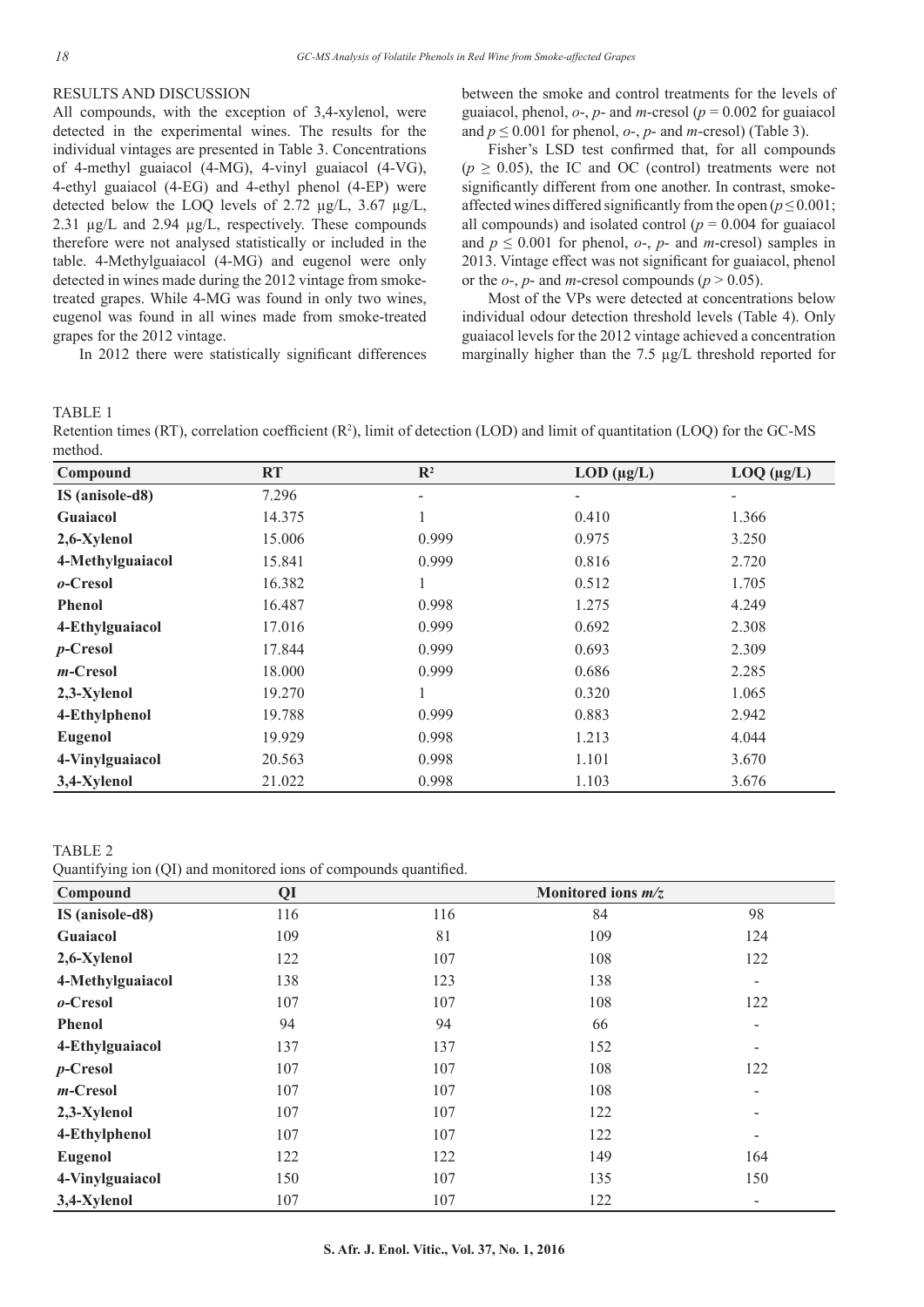young red wines by Ferreira *et al*. (2000).

No significant differences were found in the levels of 2,6-xylenol between wines from different treatments  $(p \ge 0.05)$ . The same non-significant treatment trend was seen for the 2012 and 2013 vintages. A vintage effect was found to be significant for 2,6-xylenol, with higher levels for the 2013 vintage ( $p = 0.006$ ).

The rainfall that occurred between treatment and harvest in the 2012 season may have rinsed away some surface ash in the smoke-treated plots, but this did not seem to have an effect on the levels of most of the VPs, as guaiacol, phenol, *o*-, *p*- and *m*-cresol all showed similar trends over both vintages.

4-Ethylguaiacol was only detected in one of the smoke-

affected wines (0.70 μg/L for the 2012 vintage). During the smoke treatments of individual field repeats, the density of the smoke was not measured, as in the study by Kelly *et al*. (2012), in which a laser nephelometer was used to regulate smoke density during treatments. In the current study, smoke density was evaluated subjectively. The smoke generator may not have been smoking adequately when the first treatment repeat was done, thus generating a lower amount of smoke than in subsequent trials.

Experimental wines were bottled within four months of production in both the 2012 and 2013 vintages. The wines were then stored at a constant temperature of 15°C before volatile fraction analysis was carried out on both sets of wines in 2013. Wines from the earlier vintage therefore spent

TABLE 3

Concentration of volatile phenols ( $\mu$ g/L)\* found in Cabernet Sauvignon experimental wines for the 2012 and 2013 vintages.

|                   |                |                 | 4-Methyl        |               | $\boldsymbol{o}$ - | $p-$          | $m-$          | $2,3-$         | $2,6-$      |         |
|-------------------|----------------|-----------------|-----------------|---------------|--------------------|---------------|---------------|----------------|-------------|---------|
| <b>Treatment</b>  | <b>Vintage</b> | <b>Guaiacol</b> | <b>Guaiacol</b> | <b>Phenol</b> | <b>Cresol</b>      | <b>Cresol</b> | <b>Cresol</b> | <b>Xylenol</b> | Xylenol     | Eugenol |
| Smoke             | 2012           | 8.62            | $1.36^{*}$      | 27.99         | 6.01               | 4.21          | 3.32          | 0.44           | 859.72      | 1.52    |
|                   |                | (7.31) a        | (0.72)          | $(14.13)$ a   | $(2.64)$ a         | $(1.35)$ a    | $(1.21)$ a    | (0.10)         | (52.19) a   | (0.14)  |
| Open control 2012 |                | 1.90            | nd              | 7.63          | 2.70               | 1.20          | 1.64          | nd             | 832.69      | 1.50    |
|                   |                | (0.45) b        |                 | (0.73) b      | (0.39) b           | (0.10) b      | (0.20) b      |                | (45.61) a   | (0.17)  |
| Isolated          | 2012           | 1.99            | nd              | 7.36          | 3.09               | 1.41          | 1.70          | nd             | 876.18      | 1.38    |
| control           |                | (0.22) b        |                 | (0.55) b      | (0.46) b           | (0.22) b      | (0.32) b      |                | $(77.06)$ a | (0.21)  |
| Smoke             | 2013           | 6.94            | nd              | 23.69         | 5.94               | 3.55          | 2.98          | 0.39           | 960.76      | nd      |
|                   |                | $(2.40)$ a      |                 | $(4.64)$ a    | $(1.10)$ a         | (0.83) a      | (0.39) a      | (0.04)         | $(79.16)$ a |         |
| Open control 2013 |                | 1.71            | nd              | 12.72         | 3.33               | 1.74          | 2.06          | nd             | 932.05      | nd      |
|                   |                | (0.21) b        |                 | (1.95) b      | (0.68) b           | (0.10) b      | $(0.47)$ ab   |                | (136.75)    |         |
|                   |                |                 |                 |               |                    |               |               |                | a           |         |
| Isolated          | 2013           | 2.07            | nd              | 12.09         | 3.48               | 1.92          | 2.21          | nd             | 991.01      | nd      |
| control           |                | (0.63) b        |                 | (1.69) b      | (0.42) b           | (0.03) b      | (0.13) b      |                | (80.75) a   |         |

 $*$  Values are means (SD) for quintuplicate analysis (open control and smoke treatments,  $n = 5$ ) and for triplicate analysis (open control, n = 3); letters denote differences in treatment means per vintage year at a 5% significance level

**#** Mean of two samples

nd = not detected

#### TABLE 4

Aroma descriptors and odour detection threshold (OT) for volatile phenols in red wine, (\*) in synthetic wine or (\*\*) in water.

| Compound         | Aroma descriptors                    | OT $(\mu g/L)$         | Reference                                         |
|------------------|--------------------------------------|------------------------|---------------------------------------------------|
| Guaiacol         | Smoke, sweet, medicinal              | $7.5^{(1)} - 23^{(2)}$ | <sup>(1)</sup> Ferreira <i>et al.</i> (2000)      |
|                  |                                      |                        | (2012) <sup>(2)</sup> Parker <i>et al.</i> (2012) |
| 4-Methylguaiacol | Ashy, toasted                        | 65                     | Kennison et al. 2009                              |
| 4-Vinylguaiacol  | Clove, curry                         | $40*$                  | Parker <i>et al.</i> 2012                         |
| 4-Ethylguaiacol  | Smoke, spicy, toasted                | 110                    | Kennison et al. 2009                              |
| 4-Ethylphenol    | Barnyard, horsey, phenolic           | 605                    | Kennison <i>et al.</i> 2009                       |
| <b>Phenol</b>    | Sickeningly sweet $(3)$ , irritating | $7100*$                | Parker <i>et al.</i> 2012                         |
|                  |                                      |                        | $^{(3)}$ Panzeri, (2013)                          |
| $o$ -Cresol      | Band-aid, medicinal, smoky           | 62                     | Parker <i>et al.</i> 2012                         |
| $p$ -Cresol      | Band-aid, phenol like                | 64                     | Parker <i>et al.</i> 2012                         |
| $m$ -Cresol      | Dry, tarry, medicinal-leathery       | 20                     | Parker <i>et al.</i> 2012                         |
| 2,3-Xylenol      | Phenolic                             | $500**$                | Verschueren 1983.                                 |
| 2,6-Xylenol      | Medicinal, phenolic                  | $570*$                 | Escudero <i>et al.</i> 2007                       |
| Eugenol          | Clove                                | $6*$                   | Escudero et al. 2007                              |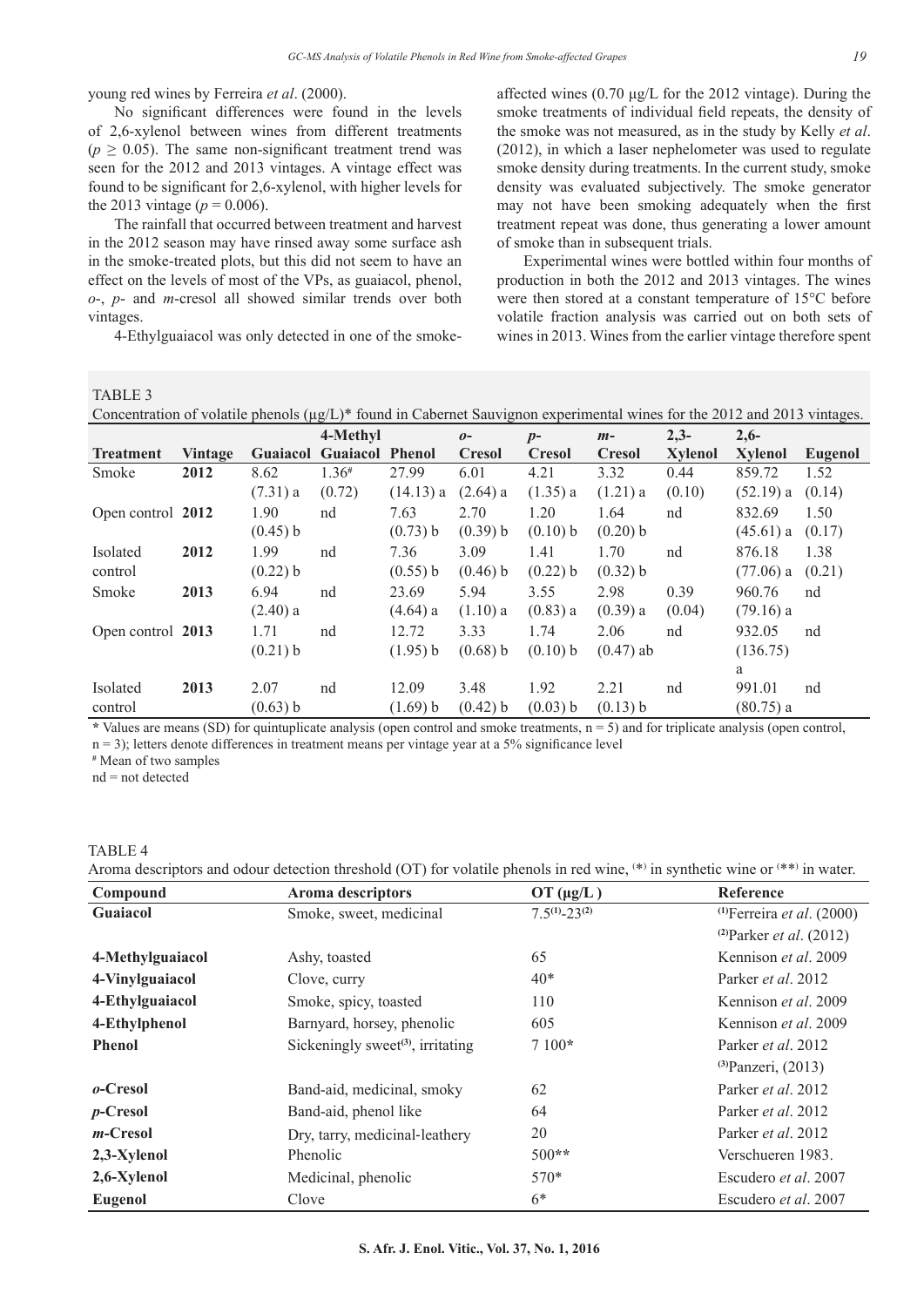more than a year in storage. Other workers have suggested that tests for smoke compounds should include the testing of glycoconjugated VP precursors in order to better predict taint potential (Dungey *et al*., 2011; Wilkinson *et al*., 2011; Parker *et al*., 2012). In this study, differences in guaiacol concentration were not significantly different over the two vintages. A small difference (1.68 µg/L higher) was found for smoked wines from the 2012 vintage. While this is only a hypothesis, it can be suggested that one year was not sufficient time for the hydrolysis of phenol glycosides under these storage conditions. Singh *et al*. (2011) reported increases in free guaiacol and 4-MG in bottled wine that had been under storage for two to three years.

No vintage effect was observed, other than on levels of 2,6-xylenol. This may have been due to the fact that the smoke generation was not completely consistent or quantifiable. The smoke treatment period in this study was also very brief (one hour), and it may be that longer exposure would better imitate a 'real' bushfire situation in which vineyards may be exposed to odorous conditions for many hours or even days. Repeating the trial with a longer exposure time might add useful data. It would be important and useful, too, to the South African wine industry if the testing of volatile phenols could include bound phenolic-glycosides in grapes pre-harvest and in juice samples. Producers would be able to better gauge the potential for taint and thereby better manage or prevent the production of tainted wines. This principle would also apply to grapes exposed to other sources of volatile phenols. These results are limited in that only the volatile phenols were analysed. Thus, the full contribution of free forms and bound, non-volatile phenolic glycosides was not estimated and will be the subject of a future study, as will an analysis of commercial South African wines that have been affected by recent bushfires.

Although the VP levels detected were below the odour threshold in this study, sensory research conducted previously has shown that these compounds have a synergistic effect on each other (Panzeri, 2013). This suggests that smoke exposure of grapes during ripening may have a negative impact on wine quality, even if the individual compounds are present at low or threshold levels. Sensory evaluation of the affected wines also will form the subject of a future paper.

#### **CONCLUSIONS**

In this study, wines made from grapes treated with burning fynbos and pine needles under controlled conditions were evaluated for volatile phenols (VPs) using a specially developed HS-SPME GC-MS method. It was demonstrated that a single, hour-long smoke treatment 10 days postvéraison was sufficient to increase the levels of phenol, guaiacol, *o*-, *p*- and *m*-cresol in Cabernet Sauvignon wines produced from smoke-affected grapes. This was consistent over both treatment vintages. For both vintages the wines made from grapes exposed to smoke had significantly higher levels of the VPs compared to the controls, while there were no significant differences between the two types of controls used. Additionally, there were no significant differences between the vintages within the same type of treatment. Levels of free VPs detected were below published odour thresholds.

The VP analysis currently offered by commercial South African wine laboratories is limited to testing for guaiacol and 4-ethylguaiacol in free volatile fractions. Although the method employed in this study was able to analyse a much wider range of VPs, authors have suggested that testing for smoke compounds should include an analysis for precursors in order to better predict taint potential. With another extremely hot, dry season predicted for 2016, the possibility of fynbos veld fires close to vineyards persists, and testing should be offered to producers that includes both volatile phenols and bound phenolic-glycosides in smokeaffected grapes pre-harvest and in juice samples. With this methodology in place, producers would be able to gauge the potential for taint and thereby better manage or prevent the production of tainted wines. Method development for the analysis of glycoconjugated VP precursors, the investigation of smoke-derived volatiles in other cultivars, and the remediation of taint through winemaking technologies will be the subjects of future studies.

## **LITERATURE CITED**

Carrillo, J.D. & Tena, M.T., 2006. Determination of volatile oak compounds in aged wines by multiple headspace solid-phase microextraction and gas chromatography–mass spectrometry (MHS-SPME–GC–MS). Anal. Bioanal. Chem. 38, 937-943.

Cowling, R.M., Proches, S. & Partridge, T.C., 2009. Explaining the uniqueness of the Cape flora: Incorporating geomorphic evolution as a factor for explaining its diversification. Mol. Phylogenet. Evol. 51, 64-74.

Dungey, K.A., Hayasaka, Y. & Wilkinson, K.L., 2011. Quantitative analysis of glycoconjugate precursors of guaiacol in smoke-affected grapes using liquid chromatography−tandem mass spectrometry based stable isotope dilution analysis. Food Chem. 126, 801-806.

Escudero, A., Campo, E., Farina, L., Cacho, J. & Ferreira, V., 2007. Analytical characterization of the aroma of five premium red wines. Insights into the role of odor families and the concept of fruitiness of wines. J. Agric. Food Chem. 55, 4501-4510.

Ferreira, V., López, R. & Cacho, J.F., 2000. Quantitative determination of the odorants of young red wines from different grape varieties. J. Sci. Food Agric. 80,1659-1667.

Hayasaka, Y., Baldock, G.A., Parker, M., Pardon, K.H., Black, C.A., Herderich, M.J. & Jeffery, D.W., 2010. Glycosylation of smoke-derived volatile phenols in grapes as a consequence of grapevine exposure to bushfire smoke. J. Agric. Food Chem. 58, 10989-10998.

Hesseling, E., 2013. Where there's smoke. WineLand Magazine, March 2013. Available at: http://www.wineland.co.za/articles/where-there-ssmoke.

Kelly, D. 2012. Smoke taint in wine unchanged by differences in vegetation. Aust. N.Z. Grapegrow. Winemak. 582, 59-60.

Kelly, D., Zerihun, A., Singh, D.P., Von Eckstaedt, C.V., Gibberd, M., Grice, K. & Downey, D., 2012. Exposure of grapes to smoke of vegetation with varying lignin composition and accretion of lignin derived putative smoke taint compounds in wine. Food Chem. 135, 787-798.

Kennison, K.R., Gibberd, M.R., Pollnitz, A.P. & Wilkinson, K.L., 2008. Smoke derived taint in wine: The release of smoke-derived volatile phenols during fermentation of merlot juice following grapevine exposure to smoke. J. Agric. Food Chem. 56, 7379-7383.

Kennison, K.R., Wilkinson, K.L., Pollnitz, A.P., Williams H.G. & Gibberd, M.R., 2009. Effect of timing and duration of grapevine exposure to smoke on the composition and sensory properties of wine. Aust. J. Grape Wine Res. 15, 228-237